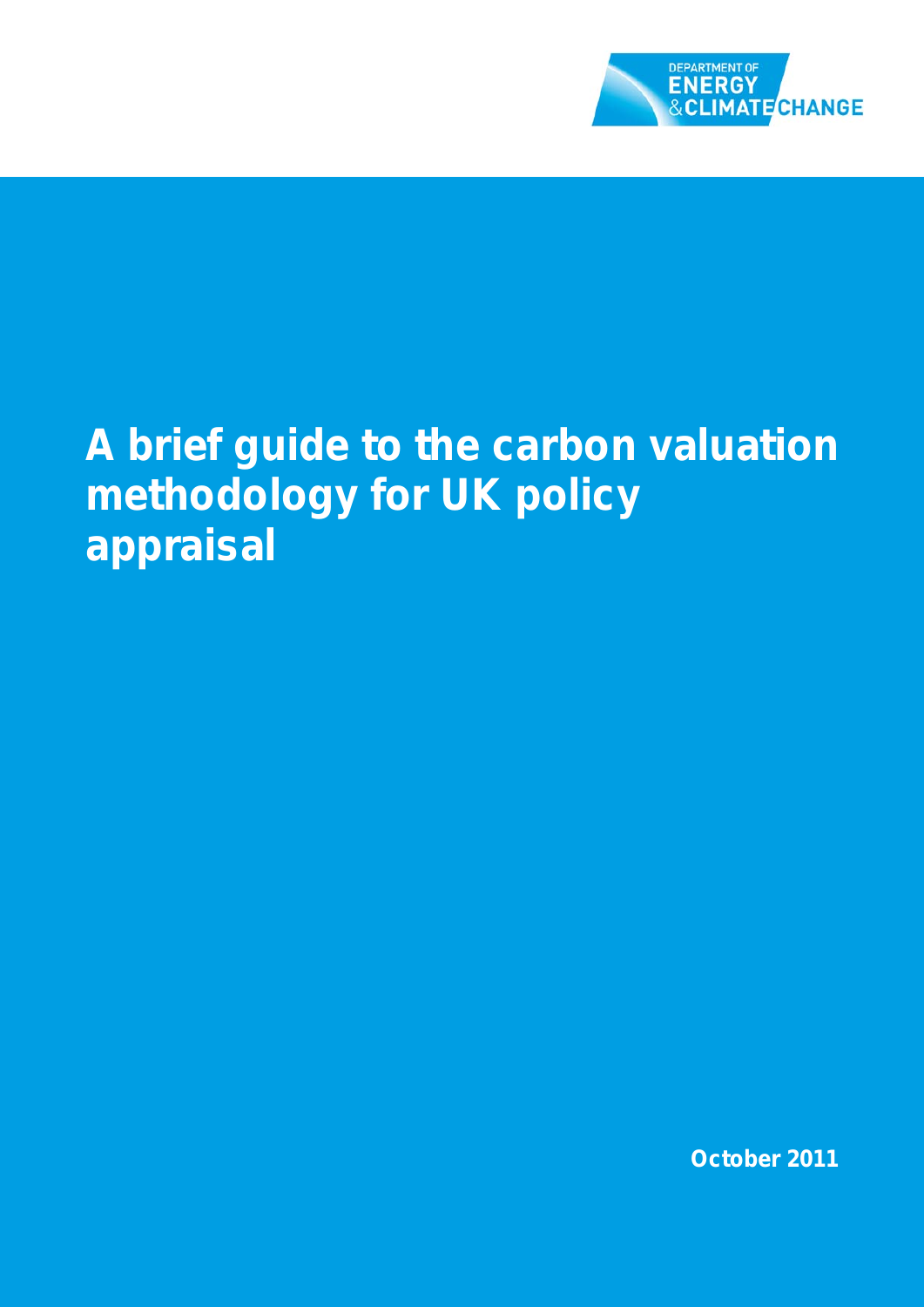# **A brief guide to the carbon valuation methodology for UK policy appraisal**

This note provides brief guidance for the use of the UK Government carbon valuation methodology in UK policy appraisal**. Table 1** at the end of the document details the carbon values to be used in economic appraisal over the 2008 to 2100 period (in real 2011 prices).  $^1$  For full guidance on appraisal see the IAG Guidance page: <http://www.decc.gov.uk/ en/content/cms/about/ec\_social\_res/iag\_quidance/iag\_quidance.aspx>.

The introduction of binding carbon budgets across the UK economy implies that a robust approach to valuing carbon emissions<sup>2</sup> is vital to ensuring that Government takes full account of climate change impacts in appraising and evaluating public policies and projects, whether those policies are intended to reduce emissions or are likely to have the effect of increasing emissions.

Government concluded a major review of the carbon valuation approach to be used in UK policy appraisal in July 2009. The revised approach moves away from a valuation based on the damages associated with impacts, instead using as its basis the cost of mitigation. The new approach set the valuation of carbon over the 2008-2050 period at a level that is consistent with the UK Government's targets in the short and long term. In June 2010, Government set out an interim carbon value profile over the 2050 - 2100 period to be used for economic appraisal consistent with the agreed carbon values up to  $2050$ .<sup>3</sup>

This note clarifies the use of the carbon values in UK policy appraisal and provides an example.

### **Traded and non traded carbon values in UK policy appraisal**

The EU Climate and Energy Package (December 2008) introduced separate emissions reduction targets for the traded sector (i.e. emissions covered by the EU Emission Trading System) and for the non-traded sector (i.e. emissions outside the EU Emission Trading System). The presence of separate targets in the Traded and Non-Traded sectors implies that emissions in the two sectors are essentially different commodities.

http://www.decc.gov.uk/en/content/cms/about/ec\_social\_res/iag\_guidance/iag\_guidance.aspx

 $\overline{a}$ 

 $1$  Please note that DECC has developed a set of carbon values for energy modelling that can be found on the DECC's carbon valuation web page http://www.decc.gov.uk/en/content/cms/emissions/valuation/valuation.aspx For more guidance on how to value impacts of a policy on energy use and GHG emissions, see also "Guidance on the valuation of energy use and GHG emissions for appraisal and evaluation" available at

 $^2$  In this guide we refer to carbon as carbon dioxide equivalent (CO2e).<br><sup>3</sup> More information on the carbon valuation methodology see "Carbon Valuation in UK Policy Appraisal: A Revised Approach" (July 2009) available on DECC's carbon valuation web page

<http://www.decc.gov.uk/en/content/cms/emissions/valuation/valuation.aspx> Information on the post 2050 carbon valuation interim methodology are available at

[http://www.decc.gov.uk/en/content/cms/emissions/valuation/shadow\\_cost/shadow\\_cost.aspx](http://www.decc.gov.uk/en/content/cms/emissions/valuation/shadow_cost/shadow_cost.aspx)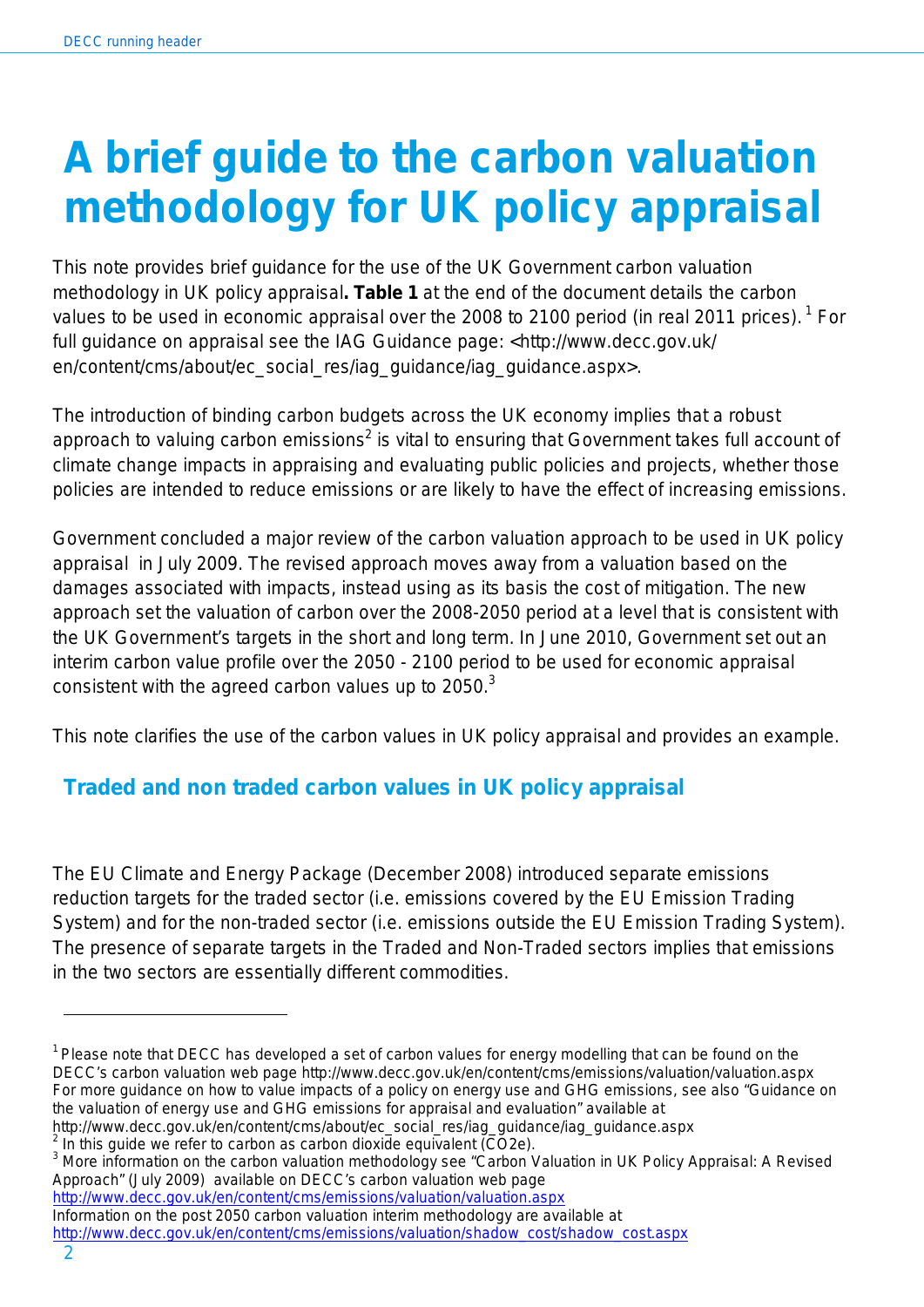In the UK, it is unlikely that the (marginal) cost of meeting targets in the traded and non traded sector is the same. This means that different carbon valuations are required in order to preserve target-consistency. Following the clear distinction between the traded and non-traded sectors, two sets of carbon values have been recommended for the 2008 -2030 period: changes in emissions in the traded sector (i.e. covered by the EU Emission Trading System (EU ETS)) should be valued at the **traded carbon value**, whereas changes in emissions in the non-traded sector (i.e. outside the EU ETS) should use the **non-traded carbon value**. This approach enables more accurate policy appraisal, with respect to the costs and benefits to the UK, and consistency with our European obligations. Post 2030, it is assumed that a global carbon market is in place. Therefore, one target consistent **global carbon value** applies to all emissions, regardless of whether they originate in the current traded or non-traded sector of the economy.

Standard Green Book guidance encourages analysts to perform sensitivity analyses in order to assess how future uncertainties can affect the choice between the policy options. In the area of energy and climate change, the net costs of a policy are sensitive to the fossil fuel price assumptions. For example, in a low fossil fuel price scenario, the net costs of an energy efficiency policy are likely to be higher because the energy savings will be worth less than in a scenario with high fossil fuel prices. Government has therefore produced low, central and high traded/non traded carbon values over the 2008-2100 period (in real 2011prices) to be used in sensitivity analysis (Table 1).

The next section provides an example of how the carbon values should be used in policy appraisal.

#### **Example of how to use the new carbon values for appraisal**

Assume that an energy efficiency programme reduces the use of electricity and gas by householders. The programme reduces electricity and gas consumption leading to a reduction of emissions in the traded and non traded sector respectively. The reduced electricity consumption cuts emissions in the traded sector by 1000tCO2e (per year) and lower gas usage in the nontraded sector by 1500tCO2e (per year). Tables 2 and 3 demonstrates how to value the emission reductions of this programme using the new carbon values in the traded (Table 2) and non traded (Table 3) sector respectively.

| Valuing traded sector savings |      |      |      |      |      |      |      |      |      |      |
|-------------------------------|------|------|------|------|------|------|------|------|------|------|
|                               |      |      |      |      |      |      |      |      |      |      |
|                               |      |      |      |      |      |      |      |      |      |      |
|                               | 2011 | 2012 | 2013 | 2014 | 2015 | 2016 | 2017 | 2018 | 2019 | 2020 |
| Emissions reduction, tCO2e    | 1000 | 1000 | 1000 | 1000 | 1000 | 1000 | 1000 | 1000 | 1000 | 1000 |
| traded carbon price, £/t 2011 | 13   | 14   | 16   | 17   | 19   | 21   | 22   | 24   | 26   | 29   |
| Value of savings, £m 2011     | 0.01 | 0.01 | 0.02 | 0.02 | 0.02 | 0.02 | 0.02 | 0.02 | 0.03 | 0.03 |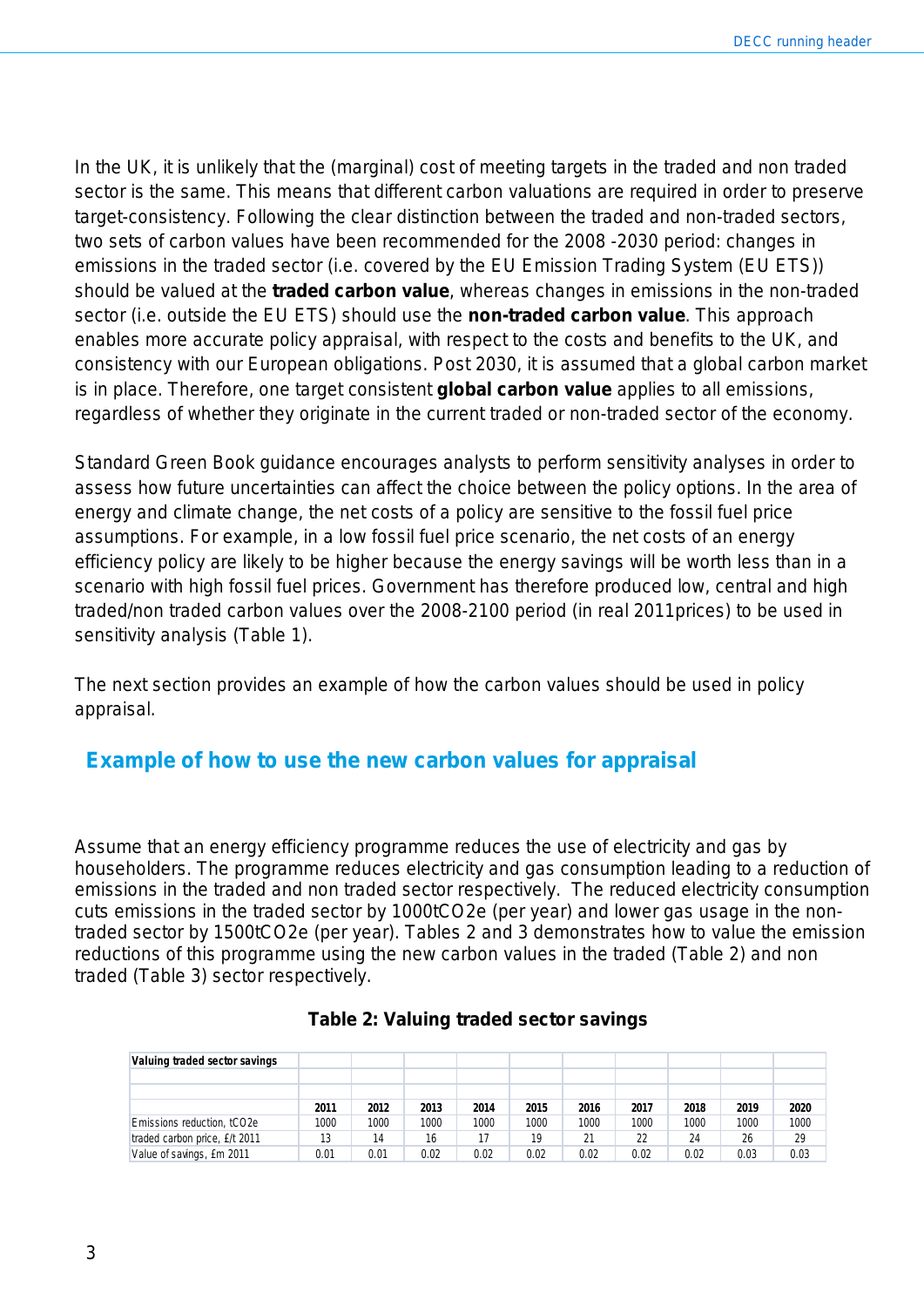These monetary savings can then be discounted in the usual way following Green Book guidance.4

It is worth noting that the traded sector savings are from a financial (rather than an environmental) gain following the lower purchase of EU ETS allowances that the UK as a whole will need as a result of lower electricity consumption. As the quantity of emissions in the traded sector is fixed at the EU level, a reduction in traded sector emissions in the UK will not translate in a reduction of emissions in the overall system. However, the reduction in electricity consumption will require the UK to purchase a lower amount of allowances than otherwise, thus leading to a financial saving for the economy.

|                               | Valuing reduction in non-traded sector emissions |      |      |      |      |      |      |      |      |      |
|-------------------------------|--------------------------------------------------|------|------|------|------|------|------|------|------|------|
|                               |                                                  |      |      |      |      |      |      |      |      |      |
|                               | 2011                                             | 2012 | 2013 | 2014 | 2015 | 2016 | 2017 | 2018 | 2019 | 2020 |
| Emissions reduction, tCO2e    | 1500                                             | 1500 | 1500 | 1500 | 1500 | 1500 | 1500 | 1500 | 1500 | 1500 |
| traded carbon price, £/t 2011 | 52                                               | 53   | 54   | 55   | 56   | 57   | 57   | 58   | 59   | 60   |
| Value of savings, £m 2011     | 0.08                                             | 0.08 | 0.08 | 0.08 | 0.08 | 0.09 | 0.09 | 0.09 | 0.09 | 0.09 |
|                               |                                                  |      |      |      |      |      |      |      |      |      |

#### **Table 3: Valuing reduction in non traded sector emissions**

4

 $\overline{a}$ 

<sup>4</sup> http://hm-treasury.gov.uk/data\_greenbook\_guidance.htm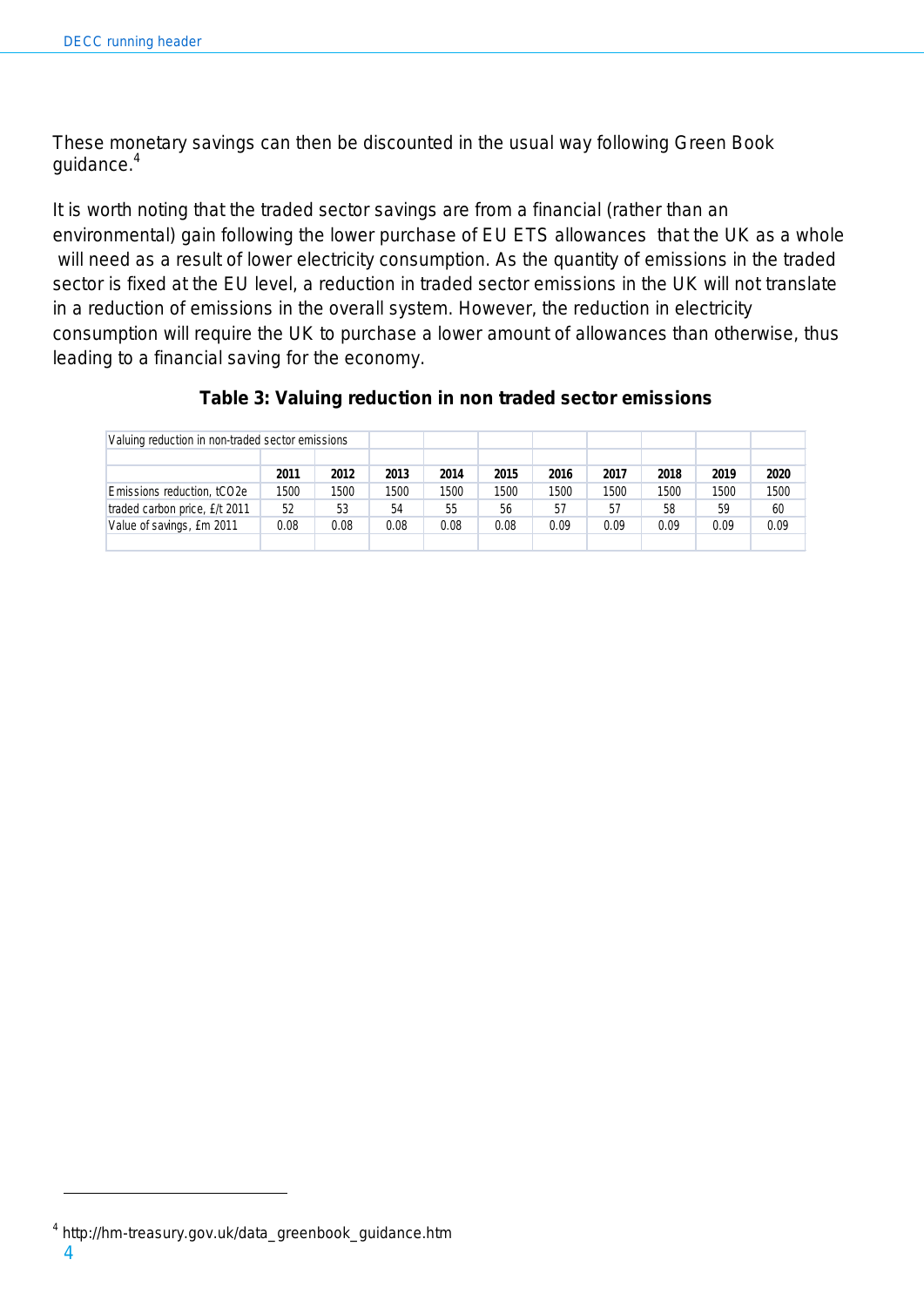#### **(Real £2011) Traded Non-traded Low Central High Low Central High** 19 19 19 27 53 80 12 12 12 27 54 81 13 13 13 27 55 82 6 13 17 28 56 83 7 14 18 28 56 85 9 16 20 29 57 86 10 17 21 29 58 87 12 19 24 30 59 89 14 21 27 30 60 90 15 22 28 30 61 91 16 24 31 31 62 93 17 26 33 31 63 94 19 29 35 32 64 95 21 33 43 32 65 97 23 38 51 33 66 99 25 42 58 33 67 100 26 47 66 34 68 102 28 51 73 34 69 103 30 56 81 35 70 105 32 61 89 36 71 107 34 65 96 36 72 108 35 70 104 37 73 110 37 74 111 37 74 111 41 81 122 41 81 122 44 88 132 44 88 132 47 95 142 47 95 142 51 102 153 51 102 153 54 109 163 54 109 163 58 116 173 58 116 173 61 122 184 61 122 184 65 129 194 65 129 194 68 136 204 68 136 204 72 143 215 72 143 215 75 150 225 75 150 225 78 157 235 78 157 235 82 164 246 82 164 246 85 171 256 85 171 256 89 178 266 89 178 266 92 184 277 92 184 277 96 191 287 96 191 287 99 198 297 99 198 297 103 205 308 103 205 308

106 212 318 106 212 318

### **Table 1: Summary of all carbon values and sensitivities over the 2008-2100 period** (a)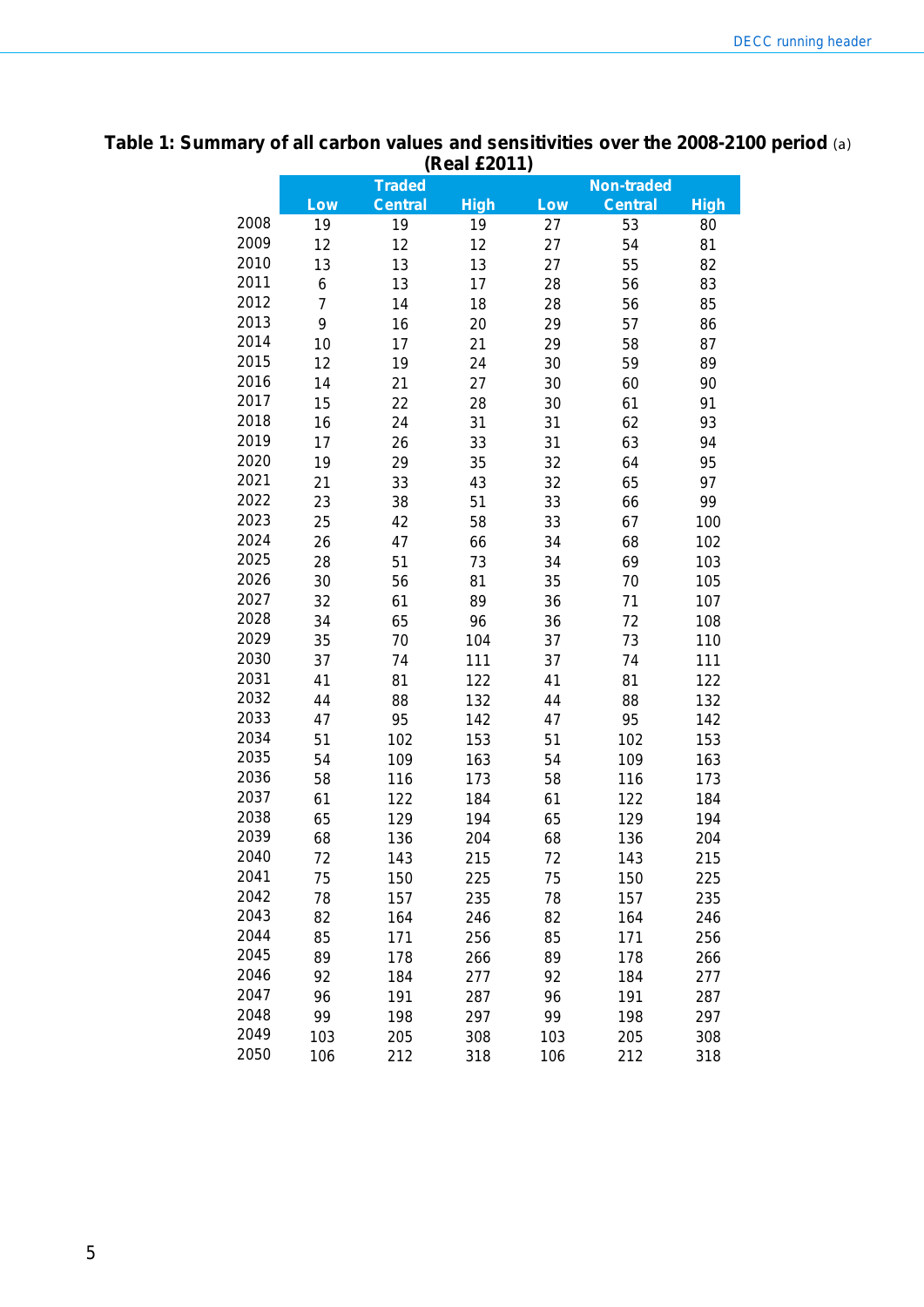|      |     | <b>Traded</b>  |             |     |                                     |             |
|------|-----|----------------|-------------|-----|-------------------------------------|-------------|
|      | Low | <b>Central</b> | <b>High</b> | Low | <b>Non-traded</b><br><b>Central</b> | <b>High</b> |
| 2051 | 109 | 220            | 330         | 109 | 220                                 | 330         |
| 2052 | 111 | 227            | 342         | 111 | 227                                 | 342         |
| 2053 | 114 | 234            | 355         | 114 | 234                                 | 355         |
| 2054 | 116 | 241            | 367         | 116 | 241                                 | 367         |
| 2055 | 118 | 248            | 379         | 118 | 248                                 | 379         |
| 2056 | 120 | 256            | 391         | 120 | 256                                 | 391         |
| 2057 | 122 | 262            | 403         | 122 | 262                                 | 403         |
| 2058 | 124 | 269            | 414         | 124 | 269                                 | 414         |
| 2059 | 125 | 276            | 426         | 125 | 276                                 | 426         |
| 2060 | 127 | 282            | 437         | 127 | 282                                 | 437         |
| 2061 | 128 | 287            | 447         | 128 | 287                                 | 447         |
| 2062 | 129 | 292            | 456         | 129 | 292                                 | 456         |
| 2063 | 129 | 297            | 465         | 129 | 297                                 | 465         |
| 2064 | 129 | 301            | 473         | 129 | 301                                 | 473         |
| 2065 | 130 | 305            | 480         | 130 | 305                                 | 480         |
| 2066 | 130 | 309            | 488         | 130 | 309                                 | 488         |
| 2067 | 129 | 312            | 494         | 129 | 312                                 | 494         |
| 2068 | 129 | 315            | 500         | 129 | 315                                 | 500         |
| 2069 | 128 | 317            | 506         | 128 | 317                                 | 506         |
| 2070 | 128 | 319            | 511         | 128 | 319                                 | 511         |
| 2071 | 127 | 321            | 515         | 127 | 321                                 | 515         |
| 2072 | 126 | 323            | 520         | 126 | 323                                 | 520         |
| 2073 | 125 | 324            | 524         | 125 | 324                                 | 524         |
| 2074 | 124 | 325            | 527         | 124 | 325                                 | 527         |
| 2075 | 122 | 326            | 530         | 122 | 326                                 | 530         |
| 2076 | 121 | 326            | 532         | 121 | 326                                 | 532         |
| 2077 | 119 | 326            | 534         | 119 | 326                                 | 534         |
| 2078 | 117 | 326            | 535         | 117 | 326                                 | 535         |
| 2079 | 115 | 325            | 535         | 115 | 325                                 | 535         |
| 2080 | 113 | 324            | 535         | 113 | 324                                 | 535         |
| 2081 | 112 | 324            | 536         | 112 | 324                                 | 536         |
| 2082 | 110 | 323            | 537         | 110 | 323                                 | 537         |
| 2083 | 108 | 322            | 537         | 108 | 322                                 | 537         |
| 2084 | 106 | 321            | 536         | 106 | 321                                 | 536         |
| 2085 | 104 | 320            | 536         | 104 | 320                                 | 536         |
| 2086 | 102 | 318            | 535         | 102 | 318                                 | 535         |
| 2087 | 100 | 316            | 533         | 100 | 316                                 | 533         |
| 2088 | 97  | 315            | 532         | 97  | 315                                 | 532         |
| 2089 | 95  | 312            | 529         | 95  | 312                                 | 529         |
| 2090 | 93  | 310            | 527         | 93  | 310                                 | 527         |
| 2091 | 91  | 308            | 525         | 91  | 308                                 | 525         |
| 2092 | 89  | 306            | 523         | 89  | 306                                 | 523         |
| 2093 | 87  | 304            | 521         | 87  | 304                                 | 521         |
| 2094 | 84  | 301            | 518         | 84  | 301                                 | 518         |
| 2095 | 82  | 298            | 515         | 82  | 298                                 | 515         |
| 2096 | 80  | 296            | 511         | 80  | 296                                 | 511         |
| 2097 | 78  | 293            | 508         | 78  | 293                                 | 508         |
| 2098 | 75  | 290            | 505         | 75  | 290                                 | 505         |
| 2099 | 73  | 287            | 501         | 73  | 287                                 | 501         |
| 2100 | 71  | 284            | 497         | 71  | 284                                 | 497         |

(a) 2008, 2009, 2010 traded prices are based on actual EU ETS prices.